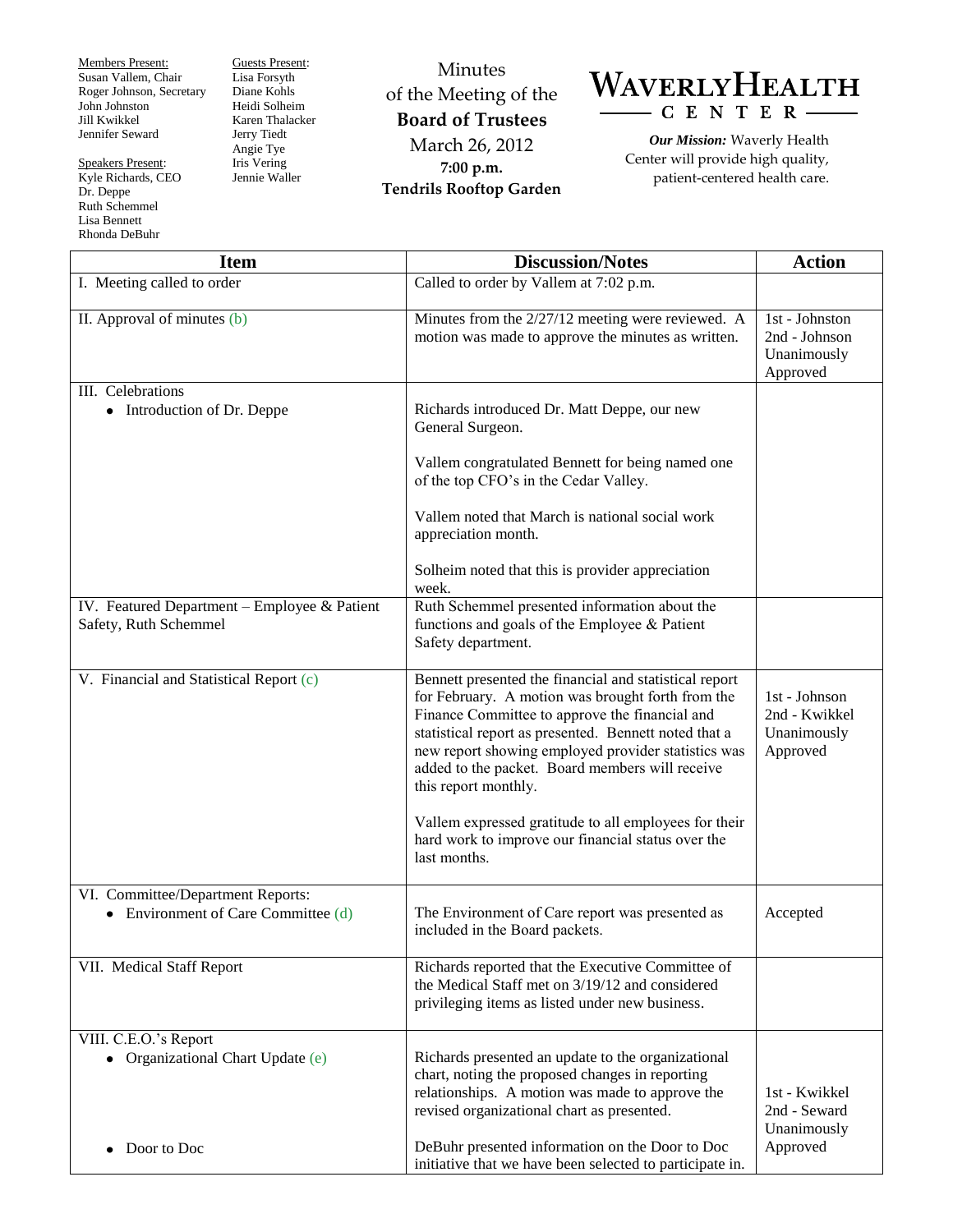|                                                                                                                                                                                                                                                                                                                             | Richards reported that he spent a day shadowing in<br>the surgery department. He noted that the experience<br>was very valuable and he is planning to do the same<br>in other departments.<br>Richards noted that the Director's Council has been<br>reviewing and revising the basic structure of the<br>strategic plan. He will present an overview of the<br>plan at the next Board meeting. Input from all<br>interested stakeholders will be sought to further<br>develop the details of the strategic plan. |                                                            |
|-----------------------------------------------------------------------------------------------------------------------------------------------------------------------------------------------------------------------------------------------------------------------------------------------------------------------------|-------------------------------------------------------------------------------------------------------------------------------------------------------------------------------------------------------------------------------------------------------------------------------------------------------------------------------------------------------------------------------------------------------------------------------------------------------------------------------------------------------------------|------------------------------------------------------------|
| IX. Old Business<br>• Blue Zones Update                                                                                                                                                                                                                                                                                     | Solheim presented an update on Blue Zones. She<br>noted that a retreat was held earlier this month, and<br>the planning team also met. She reported that we<br>have a draft agenda prepared for a site visit if we are<br>selected.                                                                                                                                                                                                                                                                               |                                                            |
| <b>Nursing Annual Report</b>                                                                                                                                                                                                                                                                                                | DeBuhr presented information about the Nursing<br>Annual Report that was distributed last month for<br>review. A motion was made to approve the report as<br>written.                                                                                                                                                                                                                                                                                                                                             | 1st - Seward<br>2nd - Johnson<br>Unanimously<br>Approved   |
| X. New Business<br>• Provisional to Regular Status on Medical<br>Staff:<br>Linsey High, PA-C - Active, Family<br>Practice, IHS<br>Reappointments to Medical Staff:<br>Sarah DeVore, ARNP - Active, Family<br>Practice, WHC<br>■ Wei Yang, MD – Consulting, Pathology,<br><b>IHS</b>                                         | Privileging items were presented as individually<br>listed at left. All files have been reviewed by the<br>Executive Committee of the Medical Staff. The<br>Executive Committee recommends approval. A<br>motion was made to approve all privileging items as<br>individually considered and recommended by the<br>Executive Committee of the Medical Staff.                                                                                                                                                      | 1st - Johnston<br>2nd - Kwikkel<br>Unanimously<br>Approved |
| New/Revised Policies:<br>Investment Policy $(f)$<br>• Administration of Medications (g)<br>Reporting of Farm Injuries (h)<br>• Vaccine and Medication Storage and<br>Handling (i)<br><b>Retired Policy:</b><br>٠<br>Pregnant Patients in the Emergency<br>Department (changed to SOP)<br>Finance Committee (j)<br>$\bullet$ | The new and revised policies listed at left were<br>presented for review as included in the Board<br>packets. The policies have been reviewed by the<br>Executive Committee of the Medical Staff and are<br>recommended for approval. The policy listed for<br>retirement is being converted to a Standard<br>Operating Procedure (SOP). A motion was made to<br>approve the new/revised policies as written, and the<br>policy to be retired.<br>Bennett reported that the Finance Committee met on              | 1st - Johnson<br>2nd - Johnston<br>Unanimously<br>Approved |
| • Capital Requests                                                                                                                                                                                                                                                                                                          | 3/23/12. Minutes from said meeting were included<br>in the Board packets.<br>Bennett presented a capital request for a<br>cardiovascular ultrasound machine at a cost not to<br>exceed \$113,406. This was budgeted and funds have                                                                                                                                                                                                                                                                                |                                                            |
| • Charity Care                                                                                                                                                                                                                                                                                                              | been raised through the Foundation annual<br>campaign. It is coming to the Board for approval<br>because it will be listed as an asset on the hospital's<br>books. A motion was brought forth from the Finance<br>Committee to approve the capital request as<br>presented.<br>There were no requests for charity care.                                                                                                                                                                                           | 1st – Kwikkel<br>2nd - Johnson<br>Unanimously<br>Approved  |